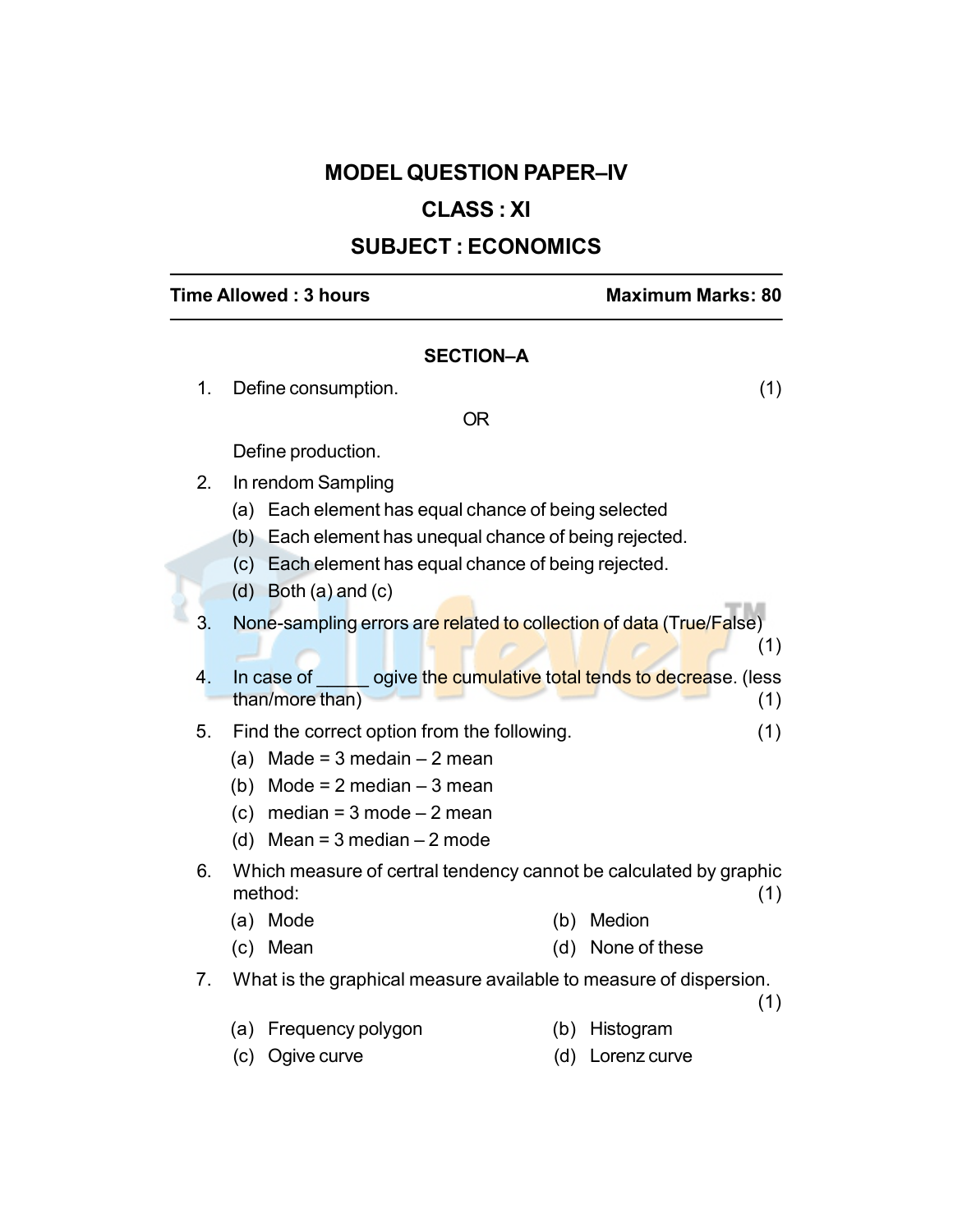| 8.  |                                                            | Variance is the square of (Mean Deriation/Standard deriation)         |     |  |  |
|-----|------------------------------------------------------------|-----------------------------------------------------------------------|-----|--|--|
| 9.  | (True/False)                                               | In India inflation is measured on the basis of wholesale price index. | (1) |  |  |
| 10. | Maximum value of coefficient of correlation is             |                                                                       |     |  |  |
|     | (a) 0                                                      | (b) $-1$                                                              |     |  |  |
|     | $(c) +1$                                                   | (d)<br>IJ                                                             |     |  |  |
| 11. | Distinguish between sampling error and non sampling error. |                                                                       | (3) |  |  |

## OR

Distnguish between exclusive series and inclusive series.

- 12. Write three demerits of mode. (3)
- 13. Calculate mean by step-deviation method from the following data:

(4)

м

|  |    | $x   5 - 15   15 - 25   25 - 35   35 - 45   45 - 55   55 - 65  $ |  |
|--|----|------------------------------------------------------------------|--|
|  | 10 |                                                                  |  |

14. Calculate standard deviation from the following distribution. (4)

|  |  |  | $x   20 - 40   40 - 80   80 - 100   100 - 120   120 - 140  $ |
|--|--|--|--------------------------------------------------------------|
|  |  |  |                                                              |

15. Calculate cuefficient of rank correlation unit the help of spearman's. Rank correlation method. (4)

|  | $x$ 30 25 35 43 27 25 31 33 |  |  |  |
|--|-----------------------------|--|--|--|
|  | $y$ 32 30 26 28 27 31 34 28 |  |  |  |

OR

Write the four uses of consumer price indak.

- 16. Explain any four functionn of statisties. (6)
- 17. What is meant by Lorenz curve? Write the steps involved in draving a Lorenz curve.

OR

Explain any four limitation of index number.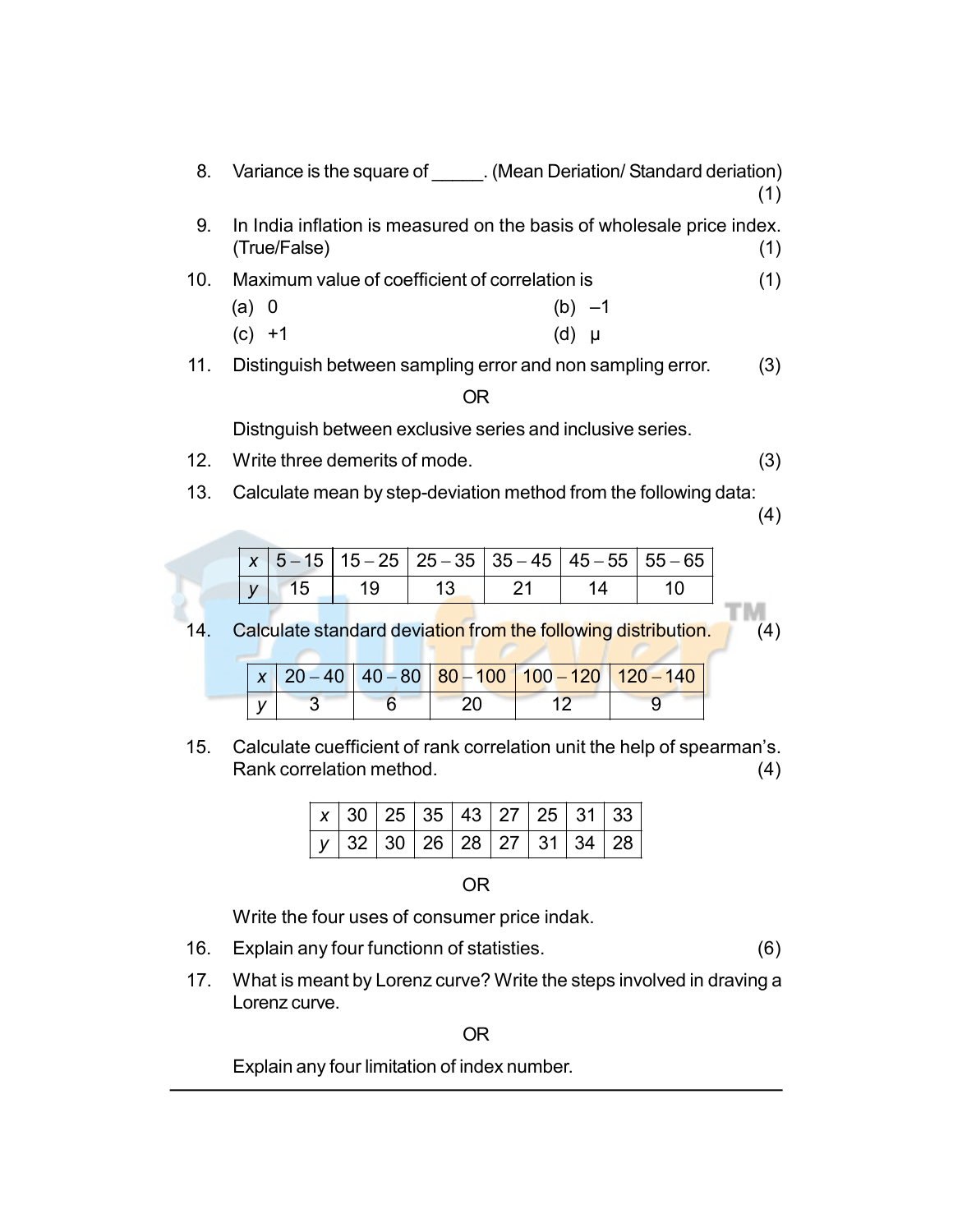# SECTION-B

| 18.<br>19. | (1)<br>An economic problem arises due to:<br>(a) Unlimited human wants, Unlimited resources<br>Limited human wants, Limited resources<br>(b)<br>(c) Limited human wants, Limited resources<br>(d) Unlimited human wants, Limited resources.<br>Which of the following is not a property of indiffernce curves?<br>(1)<br>Indiffence curve slopes downwords.<br>(a) |
|------------|--------------------------------------------------------------------------------------------------------------------------------------------------------------------------------------------------------------------------------------------------------------------------------------------------------------------------------------------------------------------|
|            | Two indifference curves cannet represents higher level of satis-<br>(b)<br>faction.<br>(c) Higher indifference curve represents higher level of satisfaction.<br>Indifference curve is concave to the point of origin.<br>(d)                                                                                                                                      |
| 20.        | When total utility is maximum marginal utility is<br>(Minimum/Zero)                                                                                                                                                                                                                                                                                                |
| 21.        | Which of the following influence price elasticity of demand?<br>(1)<br>(a) Price of given commudity                                                                                                                                                                                                                                                                |
|            | (b) Availability of substitute goods.<br>(c) Price of substitute goods.<br>Price of complementary goods.<br>(d)                                                                                                                                                                                                                                                    |
| 22.        | Law of diminishing returns operates in the log run. (True/False)<br>(1)                                                                                                                                                                                                                                                                                            |
| 23.        | (1)<br>Define marginal revenue.                                                                                                                                                                                                                                                                                                                                    |
|            | <b>OR</b>                                                                                                                                                                                                                                                                                                                                                          |
|            | Define average revenue.                                                                                                                                                                                                                                                                                                                                            |
| 24.        | Price discrimination is a feature of<br>(1)                                                                                                                                                                                                                                                                                                                        |
| 25.        | Homogeneous product is sold only in perfect competition. (True/False)<br>(1)                                                                                                                                                                                                                                                                                       |
| 26.        | Price ceiling is imposed above the equilibrium price. (True/False)(1)                                                                                                                                                                                                                                                                                              |
| 27.        | Price = AR is found in which market strmeture.<br>(1)<br>Perfect competition<br>(a)<br>oligopoly<br>(b)<br>Monopoeistic corpition<br>(c)<br>All the above<br>(d)                                                                                                                                                                                                   |